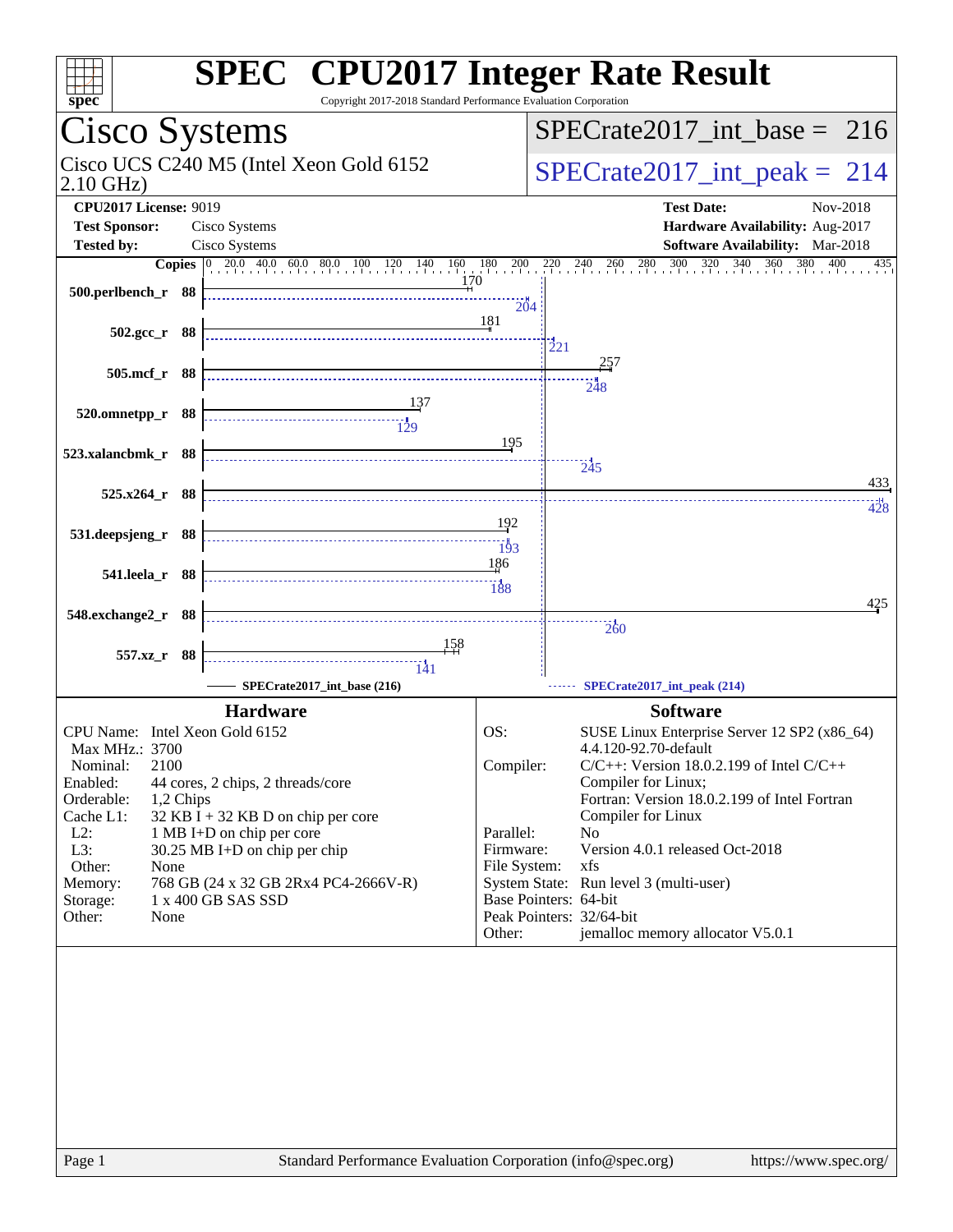

Copyright 2017-2018 Standard Performance Evaluation Corporation

# Cisco Systems

2.10 GHz) Cisco UCS C240 M5 (Intel Xeon Gold 6152  $\vert$  [SPECrate2017\\_int\\_peak =](http://www.spec.org/auto/cpu2017/Docs/result-fields.html#SPECrate2017intpeak) 214

### [SPECrate2017\\_int\\_base =](http://www.spec.org/auto/cpu2017/Docs/result-fields.html#SPECrate2017intbase) 216

**[CPU2017 License:](http://www.spec.org/auto/cpu2017/Docs/result-fields.html#CPU2017License)** 9019 **[Test Date:](http://www.spec.org/auto/cpu2017/Docs/result-fields.html#TestDate)** Nov-2018 **[Test Sponsor:](http://www.spec.org/auto/cpu2017/Docs/result-fields.html#TestSponsor)** Cisco Systems **[Hardware Availability:](http://www.spec.org/auto/cpu2017/Docs/result-fields.html#HardwareAvailability)** Aug-2017 **[Tested by:](http://www.spec.org/auto/cpu2017/Docs/result-fields.html#Testedby)** Cisco Systems **[Software Availability:](http://www.spec.org/auto/cpu2017/Docs/result-fields.html#SoftwareAvailability)** Mar-2018

#### **[Results Table](http://www.spec.org/auto/cpu2017/Docs/result-fields.html#ResultsTable)**

|                           | <b>Base</b>   |                |         |                | <b>Peak</b> |                |       |               |                |              |                |              |                |              |
|---------------------------|---------------|----------------|---------|----------------|-------------|----------------|-------|---------------|----------------|--------------|----------------|--------------|----------------|--------------|
| <b>Benchmark</b>          | <b>Copies</b> | <b>Seconds</b> | Ratio   | <b>Seconds</b> | Ratio       | <b>Seconds</b> | Ratio | <b>Copies</b> | <b>Seconds</b> | <b>Ratio</b> | <b>Seconds</b> | <b>Ratio</b> | <b>Seconds</b> | <b>Ratio</b> |
| $500.$ perlbench_r        | 88            | 826            | 170     | 840            | 167         | 826            | 170   | 88            | 683            | 205          | 688            | 203          | 687            | 204          |
| $502.\text{gcc\_r}$       | 88            | 687            | 181     | 691            | 180         | 687            | 181   | 88            | 563            | 221          | 565            | 221          | 564            | 221          |
| $505$ .mcf r              | 88            | 553            | 257     | 554            | 257         | 568            | 250   | 88            | 572            | 249          | 573            | 248          | 575            | 247          |
| 520.omnetpp_r             | 88            | 844            | 137     | 843            | 137         | 845            | 137   | 88            | 893            | 129          | 902            | 128          | 897            | <u> 129</u>  |
| 523.xalancbmk r           | 88            | 478            | 195     | 477            | 195         | 477            | 195   | 88            | 379            | 245          | 380            | 244          | 379            | 245          |
| 525.x264 r                | 88            | 356            | 433     | 356            | 433         | 355            | 434   | 88            | 359            | 429          | 360            | 428          | 362            | 426          |
| 531.deepsjeng_r           | 88            | 525            | 192     | 525            | 192         | 525            | 192   | 88            | 526            | 192          | 523            | <u> 193</u>  | 523            | 193          |
| 541.leela r               | 88            | 789            | 185     | 782            | 186         | 782            | 186   | 88            | 775            | 188          | 777            | 188          | 776            | <u>188</u>   |
| 548.exchange2_r           | 88            | 541            | 426     | 542            | 425         | 542            | 425   | 88            | 886            | 260          | 887            | 260          | 886            | 260          |
| 557.xz                    | 88            | 590            | 161     | 601            | 158         | 623            | 153   | 88            | 676            | 141          | 678            | 140          | 675            | 141          |
| $SPECrate2017$ int base = |               |                | 216     |                |             |                |       |               |                |              |                |              |                |              |
| $CDFAC = 1.2047 + 1.1$    |               |                | $A - A$ |                |             |                |       |               |                |              |                |              |                |              |

**[SPECrate2017\\_int\\_peak =](http://www.spec.org/auto/cpu2017/Docs/result-fields.html#SPECrate2017intpeak) 214**

Results appear in the [order in which they were run](http://www.spec.org/auto/cpu2017/Docs/result-fields.html#RunOrder). Bold underlined text [indicates a median measurement](http://www.spec.org/auto/cpu2017/Docs/result-fields.html#Median).

#### **[Submit Notes](http://www.spec.org/auto/cpu2017/Docs/result-fields.html#SubmitNotes)**

 The numactl mechanism was used to bind copies to processors. The config file option 'submit' was used to generate numactl commands to bind each copy to a specific processor. For details, please see the config file.

### **[Operating System Notes](http://www.spec.org/auto/cpu2017/Docs/result-fields.html#OperatingSystemNotes)**

Stack size set to unlimited using "ulimit -s unlimited"

#### **[General Notes](http://www.spec.org/auto/cpu2017/Docs/result-fields.html#GeneralNotes)**

Environment variables set by runcpu before the start of the run: LD\_LIBRARY\_PATH = "/opt/cpu2017/lib/ia32:/opt/cpu2017/lib/intel64:/opt/cpu2017/je5.0.1-32:/opt/cpu2017/je5.0.1-64" Binaries compiled on a system with 1x Intel Core i7-6700K CPU + 32GB RAM memory using Redhat Enterprise Linux 7.5 Transparent Huge Pages enabled by default Prior to runcpu invocation Filesystem page cache synced and cleared with: sync; echo 3> /proc/sys/vm/drop\_caches runcpu command invoked through numactl i.e.: numactl --interleave=all runcpu <etc> Yes: The test sponsor attests, as of date of publication, that CVE-2017-5754 (Meltdown) is mitigated in the system as tested and documented. Yes: The test sponsor attests, as of date of publication, that CVE-2017-5753 (Spectre variant 1) is mitigated in the system as tested and documented. Yes: The test sponsor attests, as of date of publication, that CVE-2017-5715 (Spectre variant 2) **(Continued on next page)**

Page 2 Standard Performance Evaluation Corporation [\(info@spec.org\)](mailto:info@spec.org) <https://www.spec.org/>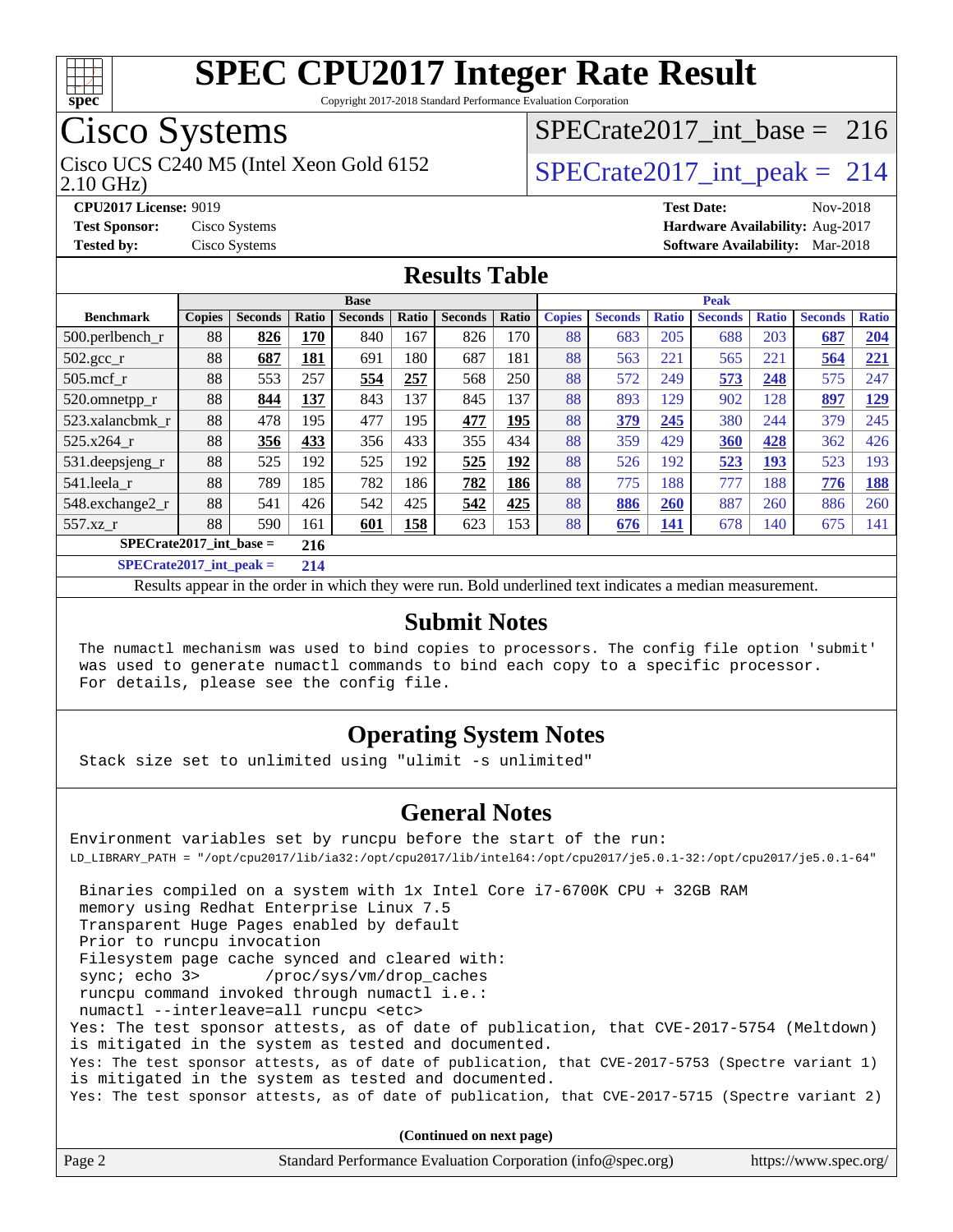

Copyright 2017-2018 Standard Performance Evaluation Corporation

## Cisco Systems

2.10 GHz) Cisco UCS C240 M5 (Intel Xeon Gold 6152  $\vert$  [SPECrate2017\\_int\\_peak =](http://www.spec.org/auto/cpu2017/Docs/result-fields.html#SPECrate2017intpeak) 214

[SPECrate2017\\_int\\_base =](http://www.spec.org/auto/cpu2017/Docs/result-fields.html#SPECrate2017intbase) 216

**[Test Sponsor:](http://www.spec.org/auto/cpu2017/Docs/result-fields.html#TestSponsor)** Cisco Systems **[Hardware Availability:](http://www.spec.org/auto/cpu2017/Docs/result-fields.html#HardwareAvailability)** Aug-2017

**[CPU2017 License:](http://www.spec.org/auto/cpu2017/Docs/result-fields.html#CPU2017License)** 9019 **[Test Date:](http://www.spec.org/auto/cpu2017/Docs/result-fields.html#TestDate)** Nov-2018 **[Tested by:](http://www.spec.org/auto/cpu2017/Docs/result-fields.html#Testedby)** Cisco Systems **[Software Availability:](http://www.spec.org/auto/cpu2017/Docs/result-fields.html#SoftwareAvailability)** Mar-2018

#### **[General Notes \(Continued\)](http://www.spec.org/auto/cpu2017/Docs/result-fields.html#GeneralNotes)**

is mitigated in the system as tested and documented.

jemalloc: configured and built at default for 32bit (i686) and 64bit (x86\_64) targets; jemalloc: built with the RedHat Enterprise 7.4, and the system compiler gcc 4.8.5; jemalloc: sources available from jemalloc.net or <https://github.com/jemalloc/jemalloc/releases>

### **[Platform Notes](http://www.spec.org/auto/cpu2017/Docs/result-fields.html#PlatformNotes)**

Page 3 Standard Performance Evaluation Corporation [\(info@spec.org\)](mailto:info@spec.org) <https://www.spec.org/> BIOS Settings: Intel HyperThreading Technology set to Enabled CPU performance set to Enterprise Power Performance Tuning set to OS Controls SNC set to Enabled IMC Interleaving set to 1-way Interleave Patrol Scrub set to Disabled Sysinfo program /opt/cpu2017/bin/sysinfo Rev: r5797 of 2017-06-14 96c45e4568ad54c135fd618bcc091c0f running on linux-yoo1 Sat Nov 3 21:30:40 2018 SUT (System Under Test) info as seen by some common utilities. For more information on this section, see <https://www.spec.org/cpu2017/Docs/config.html#sysinfo> From /proc/cpuinfo model name : Intel(R) Xeon(R) Gold 6152 CPU @ 2.10GHz 2 "physical id"s (chips) 88 "processors" cores, siblings (Caution: counting these is hw and system dependent. The following excerpts from /proc/cpuinfo might not be reliable. Use with caution.) cpu cores : 22 siblings : 44 physical 0: cores 0 1 2 3 4 5 8 9 10 11 12 16 17 18 19 20 21 24 25 26 27 28 physical 1: cores 0 1 2 3 4 5 8 9 10 11 12 16 17 18 19 20 21 24 25 26 27 28 From lscpu: Architecture: x86\_64 CPU op-mode(s): 32-bit, 64-bit<br>Byte Order: Little Endian Little Endian CPU(s): 88 On-line CPU(s) list: 0-87 Thread(s) per core: 2 Core(s) per socket: 22 Socket(s): 2 **(Continued on next page)**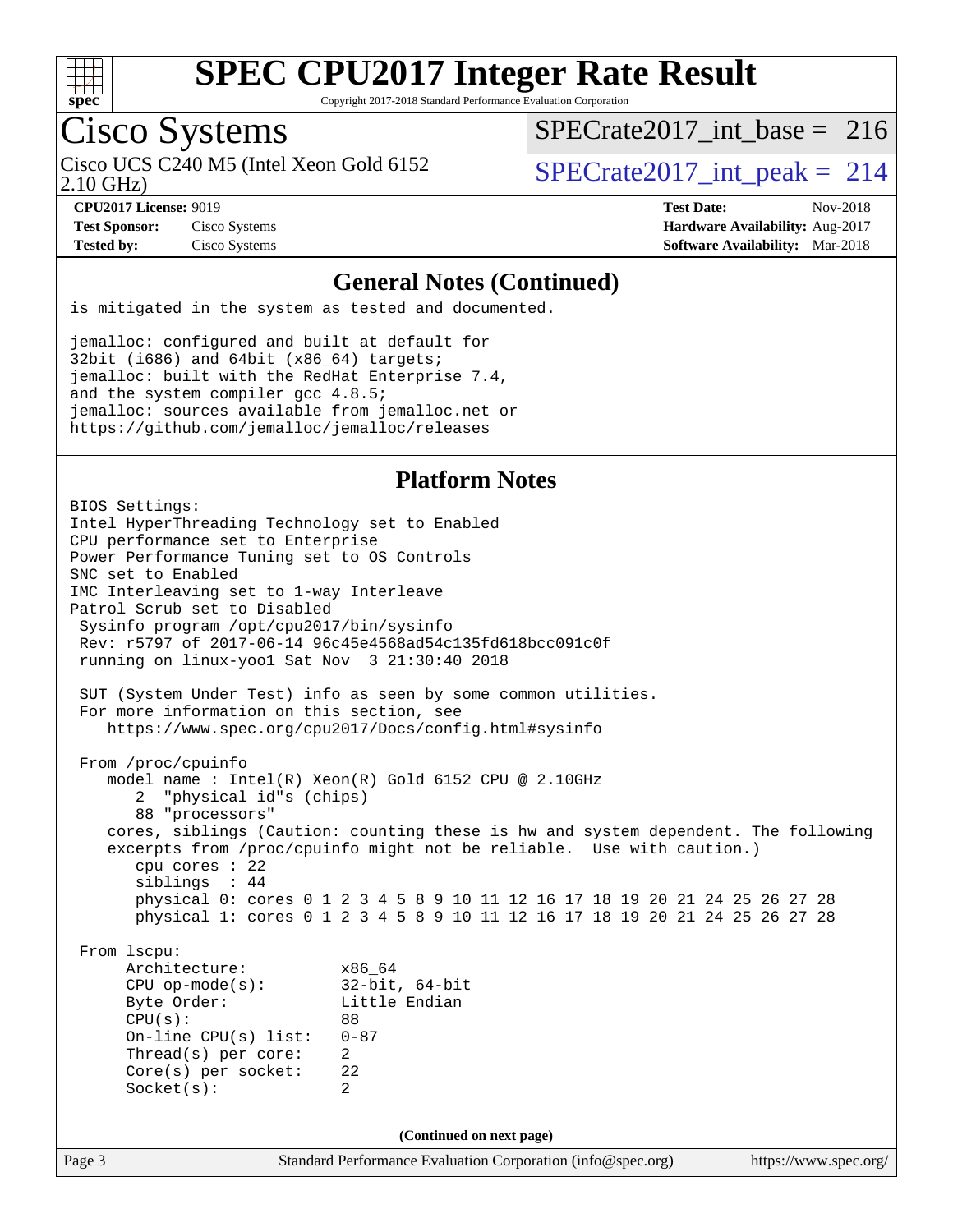

Copyright 2017-2018 Standard Performance Evaluation Corporation

# Cisco Systems<br>Cisco UCS C240 M5 (Intel Xeon Gold 6152 2.10 GHz)

[SPECrate2017\\_int\\_base =](http://www.spec.org/auto/cpu2017/Docs/result-fields.html#SPECrate2017intbase) 216

 $SPECrate2017\_int\_peak = 214$ 

**[CPU2017 License:](http://www.spec.org/auto/cpu2017/Docs/result-fields.html#CPU2017License)** 9019 **[Test Date:](http://www.spec.org/auto/cpu2017/Docs/result-fields.html#TestDate)** Nov-2018

**[Test Sponsor:](http://www.spec.org/auto/cpu2017/Docs/result-fields.html#TestSponsor)** Cisco Systems **[Hardware Availability:](http://www.spec.org/auto/cpu2017/Docs/result-fields.html#HardwareAvailability)** Aug-2017 **[Tested by:](http://www.spec.org/auto/cpu2017/Docs/result-fields.html#Testedby)** Cisco Systems **[Software Availability:](http://www.spec.org/auto/cpu2017/Docs/result-fields.html#SoftwareAvailability)** Mar-2018

#### **[Platform Notes \(Continued\)](http://www.spec.org/auto/cpu2017/Docs/result-fields.html#PlatformNotes)**

| NUMA $node(s):$<br>4                                                                 |                                                                                     |  |  |  |  |
|--------------------------------------------------------------------------------------|-------------------------------------------------------------------------------------|--|--|--|--|
| Vendor ID:                                                                           | GenuineIntel                                                                        |  |  |  |  |
| CPU family:                                                                          | 6                                                                                   |  |  |  |  |
| Model:                                                                               | 85                                                                                  |  |  |  |  |
| Model name:                                                                          | $Intel(R) Xeon(R) Gold 6152 CPU @ 2.10GHz$                                          |  |  |  |  |
| Stepping:                                                                            | 4                                                                                   |  |  |  |  |
| CPU MHz:                                                                             | 1228.779                                                                            |  |  |  |  |
| CPU max MHz:                                                                         | 3700.0000                                                                           |  |  |  |  |
| CPU min MHz:                                                                         | 1000.0000                                                                           |  |  |  |  |
| BogoMIPS:                                                                            | 4190.14                                                                             |  |  |  |  |
| Virtualization:                                                                      | $VT - x$                                                                            |  |  |  |  |
| L1d cache:                                                                           | 32K                                                                                 |  |  |  |  |
| Lli cache:                                                                           | 32K                                                                                 |  |  |  |  |
| $L2$ cache:                                                                          | 1024K                                                                               |  |  |  |  |
| L3 cache:                                                                            | 30976K                                                                              |  |  |  |  |
| NUMA $node0$ $CPU(s):$                                                               | $0-2, 6-8, 11-13, 17, 18, 44-46, 50-52, 55-57, 61, 62$                              |  |  |  |  |
| NUMA nodel $CPU(s):$                                                                 | $3-5, 9, 10, 14-16, 19-21, 47-49, 53, 54, 58-60, 63-65$                             |  |  |  |  |
| NUMA node2 CPU(s):                                                                   | 22-24, 28-30, 33-35, 39, 40, 66-68, 72-74, 77-79, 83, 84                            |  |  |  |  |
| NUMA node3 CPU(s):                                                                   | 25-27, 31, 32, 36-38, 41-43, 69-71, 75, 76, 80-82, 85-87                            |  |  |  |  |
| Flags:                                                                               | fpu vme de pse tsc msr pae mce cx8 apic sep mtrr pge mca cmov                       |  |  |  |  |
|                                                                                      | pat pse36 clflush dts acpi mmx fxsr sse sse2 ss ht tm pbe syscall nx pdpelgb rdtscp |  |  |  |  |
|                                                                                      | lm constant_tsc art arch_perfmon pebs bts rep_good nopl xtopology nonstop_tsc       |  |  |  |  |
|                                                                                      | aperfmperf eagerfpu pni pclmulqdq dtes64 monitor ds_cpl vmx smx est tm2 ssse3 sdbg  |  |  |  |  |
| fma cx16 xtpr pdcm pcid dca sse4_1 sse4_2 x2apic movbe popcnt tsc_deadline_timer aes |                                                                                     |  |  |  |  |
|                                                                                      | xsave avx f16c rdrand lahf_lm abm 3dnowprefetch ida arat epb invpcid_single pln pts |  |  |  |  |
|                                                                                      | dtherm hwp hwp_act_window hwp_epp hwp_pkg_req intel_pt rsb_ctxsw spec_ctrl stibp    |  |  |  |  |
|                                                                                      | retpoline kaiser tpr_shadow vnmi flexpriority ept vpid fsgsbase tsc_adjust bmil hle |  |  |  |  |
|                                                                                      | avx2 smep bmi2 erms invpcid rtm cqm mpx avx512f avx512dq rdseed adx smap clflushopt |  |  |  |  |
|                                                                                      | clwb avx512cd avx512bw avx512vl xsaveopt xsavec xgetbvl cqm_llc cqm_occup_llc       |  |  |  |  |
| /proc/cpuinfo cache data                                                             |                                                                                     |  |  |  |  |
| cache size : 30976 KB                                                                |                                                                                     |  |  |  |  |
|                                                                                      |                                                                                     |  |  |  |  |
| From numactl --hardware WARNING: a numactl 'node' might or might not correspond to a |                                                                                     |  |  |  |  |
| physical chip.                                                                       |                                                                                     |  |  |  |  |
| $available: 4 nodes (0-3)$                                                           |                                                                                     |  |  |  |  |
|                                                                                      | node 0 cpus: 0 1 2 6 7 8 11 12 13 17 18 44 45 46 50 51 52 55 56 57 61 62            |  |  |  |  |
| node 0 size: 192097 MB                                                               |                                                                                     |  |  |  |  |
| node 0 free: 187370 MB                                                               |                                                                                     |  |  |  |  |
| node 1 cpus: 3 4 5 9 10 14 15 16 19 20 21 47 48 49 53 54 58 59 60 63 64 65           |                                                                                     |  |  |  |  |
|                                                                                      | node 1 size: 193528 MB                                                              |  |  |  |  |
| node 1 free: 188935 MB                                                               |                                                                                     |  |  |  |  |
|                                                                                      | node 2 cpus: 22 23 24 28 29 30 33 34 35 39 40 66 67 68 72 73 74 77 78 79 83 84      |  |  |  |  |
| node 2 size: 193528 MB                                                               |                                                                                     |  |  |  |  |
| node 2 free: 188999 MB                                                               |                                                                                     |  |  |  |  |
|                                                                                      | node 3 cpus: 25 26 27 31 32 36 37 38 41 42 43 69 70 71 75 76 80 81 82 85 86 87      |  |  |  |  |
| node 3 size: 193525 MB                                                               |                                                                                     |  |  |  |  |
|                                                                                      |                                                                                     |  |  |  |  |
| (Continued on next page)                                                             |                                                                                     |  |  |  |  |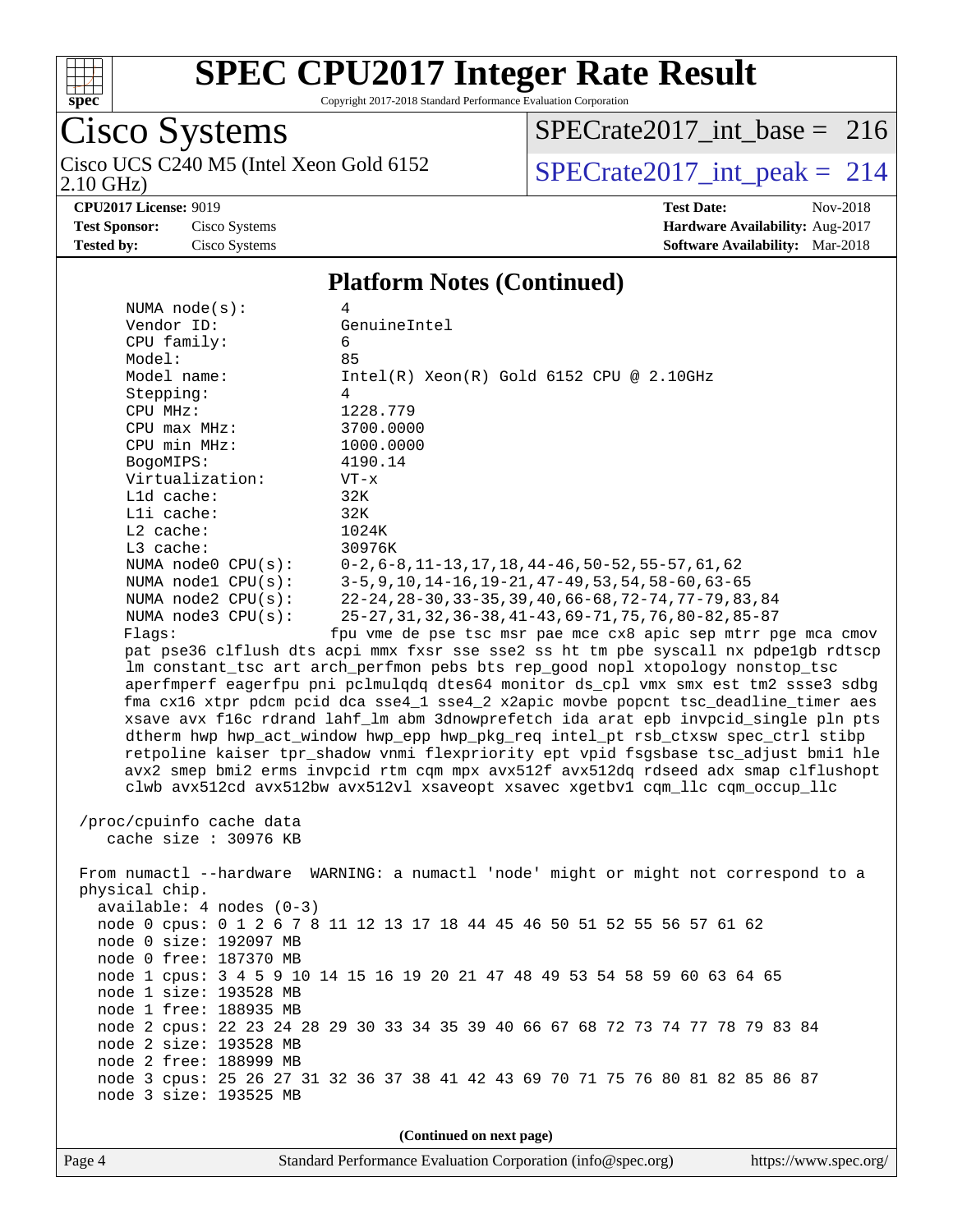

Copyright 2017-2018 Standard Performance Evaluation Corporation

### Cisco Systems

2.10 GHz) Cisco UCS C240 M5 (Intel Xeon Gold 6152  $\vert$  [SPECrate2017\\_int\\_peak =](http://www.spec.org/auto/cpu2017/Docs/result-fields.html#SPECrate2017intpeak) 214

[SPECrate2017\\_int\\_base =](http://www.spec.org/auto/cpu2017/Docs/result-fields.html#SPECrate2017intbase) 216

**[CPU2017 License:](http://www.spec.org/auto/cpu2017/Docs/result-fields.html#CPU2017License)** 9019 **[Test Date:](http://www.spec.org/auto/cpu2017/Docs/result-fields.html#TestDate)** Nov-2018 **[Test Sponsor:](http://www.spec.org/auto/cpu2017/Docs/result-fields.html#TestSponsor)** Cisco Systems **[Hardware Availability:](http://www.spec.org/auto/cpu2017/Docs/result-fields.html#HardwareAvailability)** Aug-2017 **[Tested by:](http://www.spec.org/auto/cpu2017/Docs/result-fields.html#Testedby)** Cisco Systems **[Software Availability:](http://www.spec.org/auto/cpu2017/Docs/result-fields.html#SoftwareAvailability)** Mar-2018

#### **[Platform Notes \(Continued\)](http://www.spec.org/auto/cpu2017/Docs/result-fields.html#PlatformNotes)**

 node 3 free: 189062 MB node distances: node 0 1 2 3 0: 10 11 21 21 1: 11 10 21 21 2: 21 21 10 11 3: 21 21 11 10 From /proc/meminfo MemTotal: 791224804 kB HugePages\_Total: 0 Hugepagesize: 2048 kB From /etc/\*release\* /etc/\*version\* SuSE-release: SUSE Linux Enterprise Server 12 (x86\_64) VERSION = 12 PATCHLEVEL = 2 # This file is deprecated and will be removed in a future service pack or release. # Please check /etc/os-release for details about this release. os-release: NAME="SLES" VERSION="12-SP2" VERSION\_ID="12.2" PRETTY\_NAME="SUSE Linux Enterprise Server 12 SP2" ID="sles" ANSI\_COLOR="0;32" CPE\_NAME="cpe:/o:suse:sles:12:sp2" uname -a: Linux linux-yoo1 4.4.120-92.70-default #1 SMP Wed Mar 14 15:59:43 UTC 2018 (52a83de) x86\_64 x86\_64 x86\_64 GNU/Linux run-level 3 Nov 2 23:06 SPEC is set to: /opt/cpu2017 Filesystem Type Size Used Avail Use% Mounted on /dev/sda1 xfs 224G 33G 192G 15% / Additional information from dmidecode follows. WARNING: Use caution when you interpret this section. The 'dmidecode' program reads system data which is "intended to allow hardware to be accurately determined", but the intent may not be met, as there are frequent changes to hardware, firmware, and the "DMTF SMBIOS" standard. BIOS Cisco Systems, Inc. C240M5.4.0.1.139.1003182220 10/03/2018 Memory: 12x 0xCE00 M393A4K40BB2-CTD 32 GB 2 rank 2666 12x 0xCE00 M393A4K40CB2-CTD 32 GB 2 rank 2666 **(Continued on next page)**

| Page 5 | Standard Performance Evaluation Corporation (info@spec.org) | https://www.spec.org/ |
|--------|-------------------------------------------------------------|-----------------------|
|--------|-------------------------------------------------------------|-----------------------|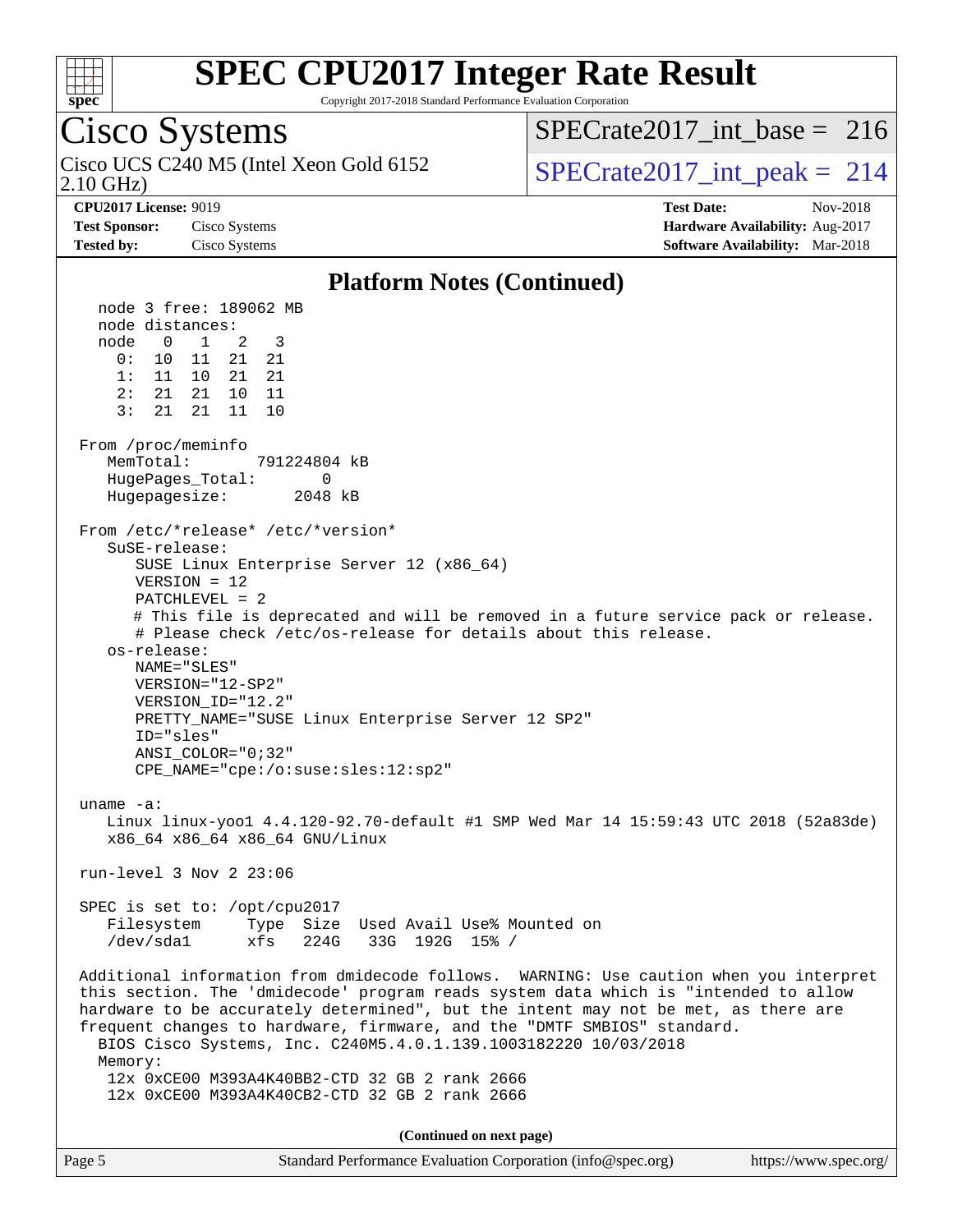

Copyright 2017-2018 Standard Performance Evaluation Corporation

Cisco Systems<br>Cisco UCS C240 M5 (Intel Xeon Gold 6152 2.10 GHz)

[SPECrate2017\\_int\\_base =](http://www.spec.org/auto/cpu2017/Docs/result-fields.html#SPECrate2017intbase) 216

 $SPECrate2017\_int\_peak = 214$ 

**[Test Sponsor:](http://www.spec.org/auto/cpu2017/Docs/result-fields.html#TestSponsor)** Cisco Systems **[Hardware Availability:](http://www.spec.org/auto/cpu2017/Docs/result-fields.html#HardwareAvailability)** Aug-2017

**[CPU2017 License:](http://www.spec.org/auto/cpu2017/Docs/result-fields.html#CPU2017License)** 9019 **[Test Date:](http://www.spec.org/auto/cpu2017/Docs/result-fields.html#TestDate)** Nov-2018 **[Tested by:](http://www.spec.org/auto/cpu2017/Docs/result-fields.html#Testedby)** Cisco Systems **[Software Availability:](http://www.spec.org/auto/cpu2017/Docs/result-fields.html#SoftwareAvailability)** Mar-2018

#### **[Platform Notes \(Continued\)](http://www.spec.org/auto/cpu2017/Docs/result-fields.html#PlatformNotes)**

(End of data from sysinfo program)

### **[Compiler Version Notes](http://www.spec.org/auto/cpu2017/Docs/result-fields.html#CompilerVersionNotes)**

| Standard Performance Evaluation Corporation (info@spec.org)<br>Page 6                                                              | https://www.spec.org/           |
|------------------------------------------------------------------------------------------------------------------------------------|---------------------------------|
| (Continued on next page)                                                                                                           |                                 |
| FC.<br>$548$ . exchange $2\degree$ r (peak)                                                                                        |                                 |
| Copyright (C) 1985-2018 Intel Corporation. All rights reserved.                                                                    |                                 |
| FC 548.exchange2_r(base)<br>.<br>ifort (IFORT) 18.0.2 20180210                                                                     |                                 |
|                                                                                                                                    |                                 |
| icpc (ICC) 18.0.2 20180210<br>Copyright (C) 1985-2018 Intel Corporation. All rights reserved.<br>_________________________________ |                                 |
| CXXC 520.omnetpp_r(peak) 523.xalancbmk_r(peak) 531.deepsjeng_r(peak)<br>541.leela_r(peak)                                          |                                 |
| icpc (ICC) 18.0.2 20180210<br>Copyright (C) 1985-2018 Intel Corporation. All rights reserved.                                      |                                 |
| CXXC 520.omnetpp_r(base) 523.xalancbmk_r(base) 531.deepsjeng_r(base)<br>$541.$ leela_r(base)                                       |                                 |
| icc (ICC) 18.0.2 20180210<br>Copyright (C) 1985-2018 Intel Corporation. All rights reserved.<br>----------------------             |                                 |
| 500.perlbench_r(peak) 502.gcc_r(peak) 505.mcf_r(peak) 525.x264_r(peak)<br>CC.<br>$557. xz_r (peak)$                                |                                 |
| icc (ICC) 18.0.2 20180210<br>Copyright (C) 1985-2018 Intel Corporation. All rights reserved.                                       |                                 |
| 500.perlbench_r(base) 502.gcc_r(base) 505.mcf_r(base) 525.x264_r(base)<br>CC.<br>$557. xz_r(base)$                                 | =============================== |
|                                                                                                                                    |                                 |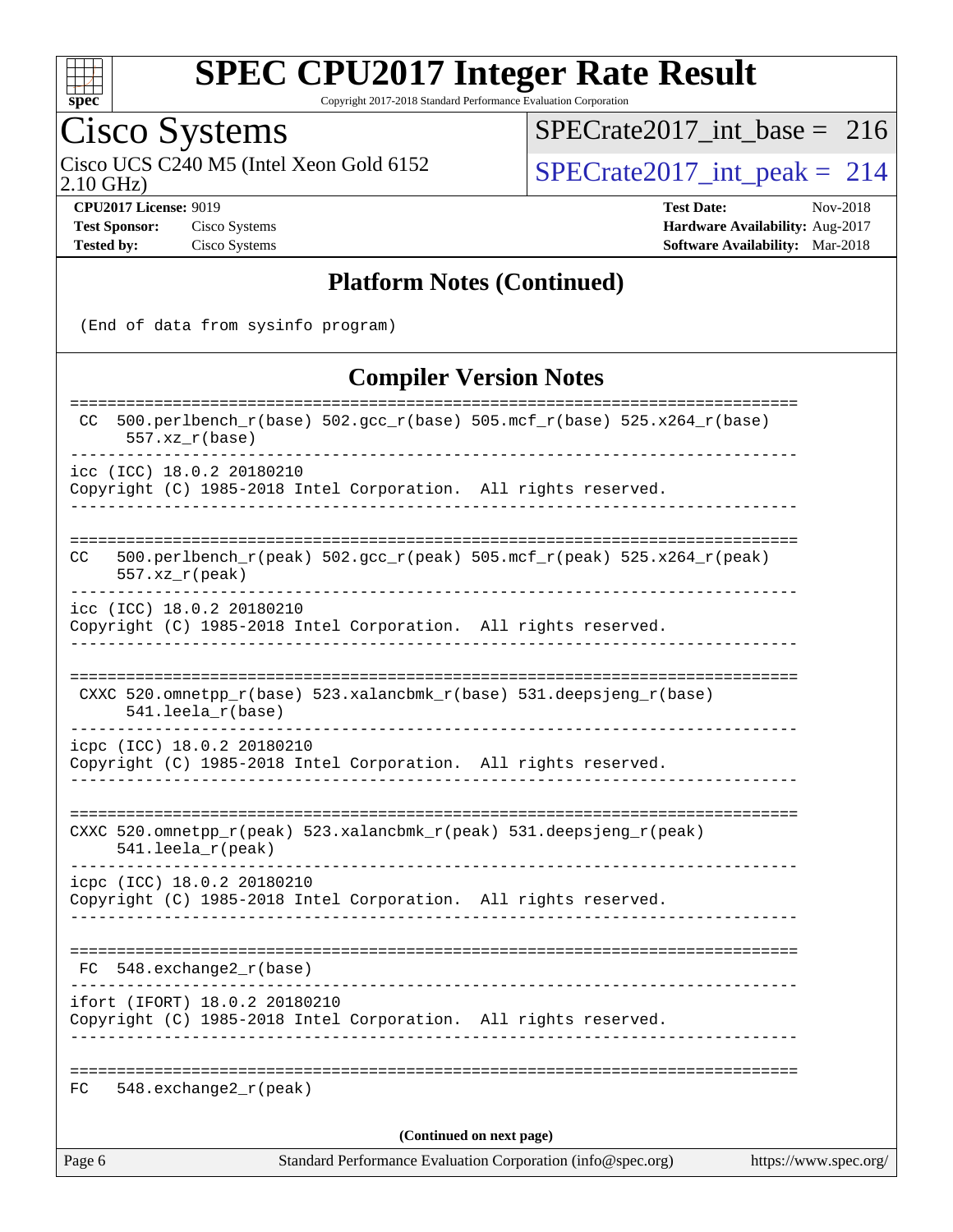

Copyright 2017-2018 Standard Performance Evaluation Corporation

### Cisco Systems

2.10 GHz) Cisco UCS C240 M5 (Intel Xeon Gold 6152  $\vert$ [SPECrate2017\\_int\\_peak =](http://www.spec.org/auto/cpu2017/Docs/result-fields.html#SPECrate2017intpeak) 214

[SPECrate2017\\_int\\_base =](http://www.spec.org/auto/cpu2017/Docs/result-fields.html#SPECrate2017intbase) 216

**[CPU2017 License:](http://www.spec.org/auto/cpu2017/Docs/result-fields.html#CPU2017License)** 9019 **[Test Date:](http://www.spec.org/auto/cpu2017/Docs/result-fields.html#TestDate)** Nov-2018 **[Test Sponsor:](http://www.spec.org/auto/cpu2017/Docs/result-fields.html#TestSponsor)** Cisco Systems **[Hardware Availability:](http://www.spec.org/auto/cpu2017/Docs/result-fields.html#HardwareAvailability)** Aug-2017 **[Tested by:](http://www.spec.org/auto/cpu2017/Docs/result-fields.html#Testedby)** Cisco Systems **[Software Availability:](http://www.spec.org/auto/cpu2017/Docs/result-fields.html#SoftwareAvailability)** Mar-2018

### **[Compiler Version Notes \(Continued\)](http://www.spec.org/auto/cpu2017/Docs/result-fields.html#CompilerVersionNotes)**

------------------------------------------------------------------------------

ifort (IFORT) 18.0.2 20180210

Copyright (C) 1985-2018 Intel Corporation. All rights reserved.

------------------------------------------------------------------------------

### **[Base Compiler Invocation](http://www.spec.org/auto/cpu2017/Docs/result-fields.html#BaseCompilerInvocation)**

#### [C benchmarks](http://www.spec.org/auto/cpu2017/Docs/result-fields.html#Cbenchmarks): [icc -m64 -std=c11](http://www.spec.org/cpu2017/results/res2018q4/cpu2017-20181113-09772.flags.html#user_CCbase_intel_icc_64bit_c11_33ee0cdaae7deeeab2a9725423ba97205ce30f63b9926c2519791662299b76a0318f32ddfffdc46587804de3178b4f9328c46fa7c2b0cd779d7a61945c91cd35)

[C++ benchmarks:](http://www.spec.org/auto/cpu2017/Docs/result-fields.html#CXXbenchmarks) [icpc -m64](http://www.spec.org/cpu2017/results/res2018q4/cpu2017-20181113-09772.flags.html#user_CXXbase_intel_icpc_64bit_4ecb2543ae3f1412ef961e0650ca070fec7b7afdcd6ed48761b84423119d1bf6bdf5cad15b44d48e7256388bc77273b966e5eb805aefd121eb22e9299b2ec9d9)

[Fortran benchmarks](http://www.spec.org/auto/cpu2017/Docs/result-fields.html#Fortranbenchmarks): [ifort -m64](http://www.spec.org/cpu2017/results/res2018q4/cpu2017-20181113-09772.flags.html#user_FCbase_intel_ifort_64bit_24f2bb282fbaeffd6157abe4f878425411749daecae9a33200eee2bee2fe76f3b89351d69a8130dd5949958ce389cf37ff59a95e7a40d588e8d3a57e0c3fd751)

### **[Base Portability Flags](http://www.spec.org/auto/cpu2017/Docs/result-fields.html#BasePortabilityFlags)**

 500.perlbench\_r: [-DSPEC\\_LP64](http://www.spec.org/cpu2017/results/res2018q4/cpu2017-20181113-09772.flags.html#b500.perlbench_r_basePORTABILITY_DSPEC_LP64) [-DSPEC\\_LINUX\\_X64](http://www.spec.org/cpu2017/results/res2018q4/cpu2017-20181113-09772.flags.html#b500.perlbench_r_baseCPORTABILITY_DSPEC_LINUX_X64) 502.gcc\_r: [-DSPEC\\_LP64](http://www.spec.org/cpu2017/results/res2018q4/cpu2017-20181113-09772.flags.html#suite_basePORTABILITY502_gcc_r_DSPEC_LP64) 505.mcf\_r: [-DSPEC\\_LP64](http://www.spec.org/cpu2017/results/res2018q4/cpu2017-20181113-09772.flags.html#suite_basePORTABILITY505_mcf_r_DSPEC_LP64) 520.omnetpp\_r: [-DSPEC\\_LP64](http://www.spec.org/cpu2017/results/res2018q4/cpu2017-20181113-09772.flags.html#suite_basePORTABILITY520_omnetpp_r_DSPEC_LP64) 523.xalancbmk\_r: [-DSPEC\\_LP64](http://www.spec.org/cpu2017/results/res2018q4/cpu2017-20181113-09772.flags.html#suite_basePORTABILITY523_xalancbmk_r_DSPEC_LP64) [-DSPEC\\_LINUX](http://www.spec.org/cpu2017/results/res2018q4/cpu2017-20181113-09772.flags.html#b523.xalancbmk_r_baseCXXPORTABILITY_DSPEC_LINUX) 525.x264\_r: [-DSPEC\\_LP64](http://www.spec.org/cpu2017/results/res2018q4/cpu2017-20181113-09772.flags.html#suite_basePORTABILITY525_x264_r_DSPEC_LP64) 531.deepsjeng\_r: [-DSPEC\\_LP64](http://www.spec.org/cpu2017/results/res2018q4/cpu2017-20181113-09772.flags.html#suite_basePORTABILITY531_deepsjeng_r_DSPEC_LP64) 541.leela\_r: [-DSPEC\\_LP64](http://www.spec.org/cpu2017/results/res2018q4/cpu2017-20181113-09772.flags.html#suite_basePORTABILITY541_leela_r_DSPEC_LP64) 548.exchange2\_r: [-DSPEC\\_LP64](http://www.spec.org/cpu2017/results/res2018q4/cpu2017-20181113-09772.flags.html#suite_basePORTABILITY548_exchange2_r_DSPEC_LP64) 557.xz\_r: [-DSPEC\\_LP64](http://www.spec.org/cpu2017/results/res2018q4/cpu2017-20181113-09772.flags.html#suite_basePORTABILITY557_xz_r_DSPEC_LP64)

### **[Base Optimization Flags](http://www.spec.org/auto/cpu2017/Docs/result-fields.html#BaseOptimizationFlags)**

#### [C benchmarks](http://www.spec.org/auto/cpu2017/Docs/result-fields.html#Cbenchmarks):

[-Wl,-z,muldefs](http://www.spec.org/cpu2017/results/res2018q4/cpu2017-20181113-09772.flags.html#user_CCbase_link_force_multiple1_b4cbdb97b34bdee9ceefcfe54f4c8ea74255f0b02a4b23e853cdb0e18eb4525ac79b5a88067c842dd0ee6996c24547a27a4b99331201badda8798ef8a743f577) [-xCORE-AVX512](http://www.spec.org/cpu2017/results/res2018q4/cpu2017-20181113-09772.flags.html#user_CCbase_f-xCORE-AVX512) [-ipo](http://www.spec.org/cpu2017/results/res2018q4/cpu2017-20181113-09772.flags.html#user_CCbase_f-ipo) [-O3](http://www.spec.org/cpu2017/results/res2018q4/cpu2017-20181113-09772.flags.html#user_CCbase_f-O3) [-no-prec-div](http://www.spec.org/cpu2017/results/res2018q4/cpu2017-20181113-09772.flags.html#user_CCbase_f-no-prec-div) [-qopt-mem-layout-trans=3](http://www.spec.org/cpu2017/results/res2018q4/cpu2017-20181113-09772.flags.html#user_CCbase_f-qopt-mem-layout-trans_de80db37974c74b1f0e20d883f0b675c88c3b01e9d123adea9b28688d64333345fb62bc4a798493513fdb68f60282f9a726aa07f478b2f7113531aecce732043) [-L/usr/local/je5.0.1-64/lib](http://www.spec.org/cpu2017/results/res2018q4/cpu2017-20181113-09772.flags.html#user_CCbase_jemalloc_link_path64_4b10a636b7bce113509b17f3bd0d6226c5fb2346b9178c2d0232c14f04ab830f976640479e5c33dc2bcbbdad86ecfb6634cbbd4418746f06f368b512fced5394) [-ljemalloc](http://www.spec.org/cpu2017/results/res2018q4/cpu2017-20181113-09772.flags.html#user_CCbase_jemalloc_link_lib_d1249b907c500fa1c0672f44f562e3d0f79738ae9e3c4a9c376d49f265a04b9c99b167ecedbf6711b3085be911c67ff61f150a17b3472be731631ba4d0471706)

[C++ benchmarks:](http://www.spec.org/auto/cpu2017/Docs/result-fields.html#CXXbenchmarks) [-Wl,-z,muldefs](http://www.spec.org/cpu2017/results/res2018q4/cpu2017-20181113-09772.flags.html#user_CXXbase_link_force_multiple1_b4cbdb97b34bdee9ceefcfe54f4c8ea74255f0b02a4b23e853cdb0e18eb4525ac79b5a88067c842dd0ee6996c24547a27a4b99331201badda8798ef8a743f577) [-xCORE-AVX512](http://www.spec.org/cpu2017/results/res2018q4/cpu2017-20181113-09772.flags.html#user_CXXbase_f-xCORE-AVX512) [-ipo](http://www.spec.org/cpu2017/results/res2018q4/cpu2017-20181113-09772.flags.html#user_CXXbase_f-ipo) [-O3](http://www.spec.org/cpu2017/results/res2018q4/cpu2017-20181113-09772.flags.html#user_CXXbase_f-O3) [-no-prec-div](http://www.spec.org/cpu2017/results/res2018q4/cpu2017-20181113-09772.flags.html#user_CXXbase_f-no-prec-div) [-qopt-mem-layout-trans=3](http://www.spec.org/cpu2017/results/res2018q4/cpu2017-20181113-09772.flags.html#user_CXXbase_f-qopt-mem-layout-trans_de80db37974c74b1f0e20d883f0b675c88c3b01e9d123adea9b28688d64333345fb62bc4a798493513fdb68f60282f9a726aa07f478b2f7113531aecce732043) [-L/usr/local/je5.0.1-64/lib](http://www.spec.org/cpu2017/results/res2018q4/cpu2017-20181113-09772.flags.html#user_CXXbase_jemalloc_link_path64_4b10a636b7bce113509b17f3bd0d6226c5fb2346b9178c2d0232c14f04ab830f976640479e5c33dc2bcbbdad86ecfb6634cbbd4418746f06f368b512fced5394) [-ljemalloc](http://www.spec.org/cpu2017/results/res2018q4/cpu2017-20181113-09772.flags.html#user_CXXbase_jemalloc_link_lib_d1249b907c500fa1c0672f44f562e3d0f79738ae9e3c4a9c376d49f265a04b9c99b167ecedbf6711b3085be911c67ff61f150a17b3472be731631ba4d0471706)

[Fortran benchmarks](http://www.spec.org/auto/cpu2017/Docs/result-fields.html#Fortranbenchmarks): [-Wl,-z,muldefs](http://www.spec.org/cpu2017/results/res2018q4/cpu2017-20181113-09772.flags.html#user_FCbase_link_force_multiple1_b4cbdb97b34bdee9ceefcfe54f4c8ea74255f0b02a4b23e853cdb0e18eb4525ac79b5a88067c842dd0ee6996c24547a27a4b99331201badda8798ef8a743f577) [-xCORE-AVX512](http://www.spec.org/cpu2017/results/res2018q4/cpu2017-20181113-09772.flags.html#user_FCbase_f-xCORE-AVX512) [-ipo](http://www.spec.org/cpu2017/results/res2018q4/cpu2017-20181113-09772.flags.html#user_FCbase_f-ipo) [-O3](http://www.spec.org/cpu2017/results/res2018q4/cpu2017-20181113-09772.flags.html#user_FCbase_f-O3) [-no-prec-div](http://www.spec.org/cpu2017/results/res2018q4/cpu2017-20181113-09772.flags.html#user_FCbase_f-no-prec-div)

**(Continued on next page)**

| Page | Standard Performance Evaluation Corporation (info@spec.org) | https://www.spec.org/ |
|------|-------------------------------------------------------------|-----------------------|
|------|-------------------------------------------------------------|-----------------------|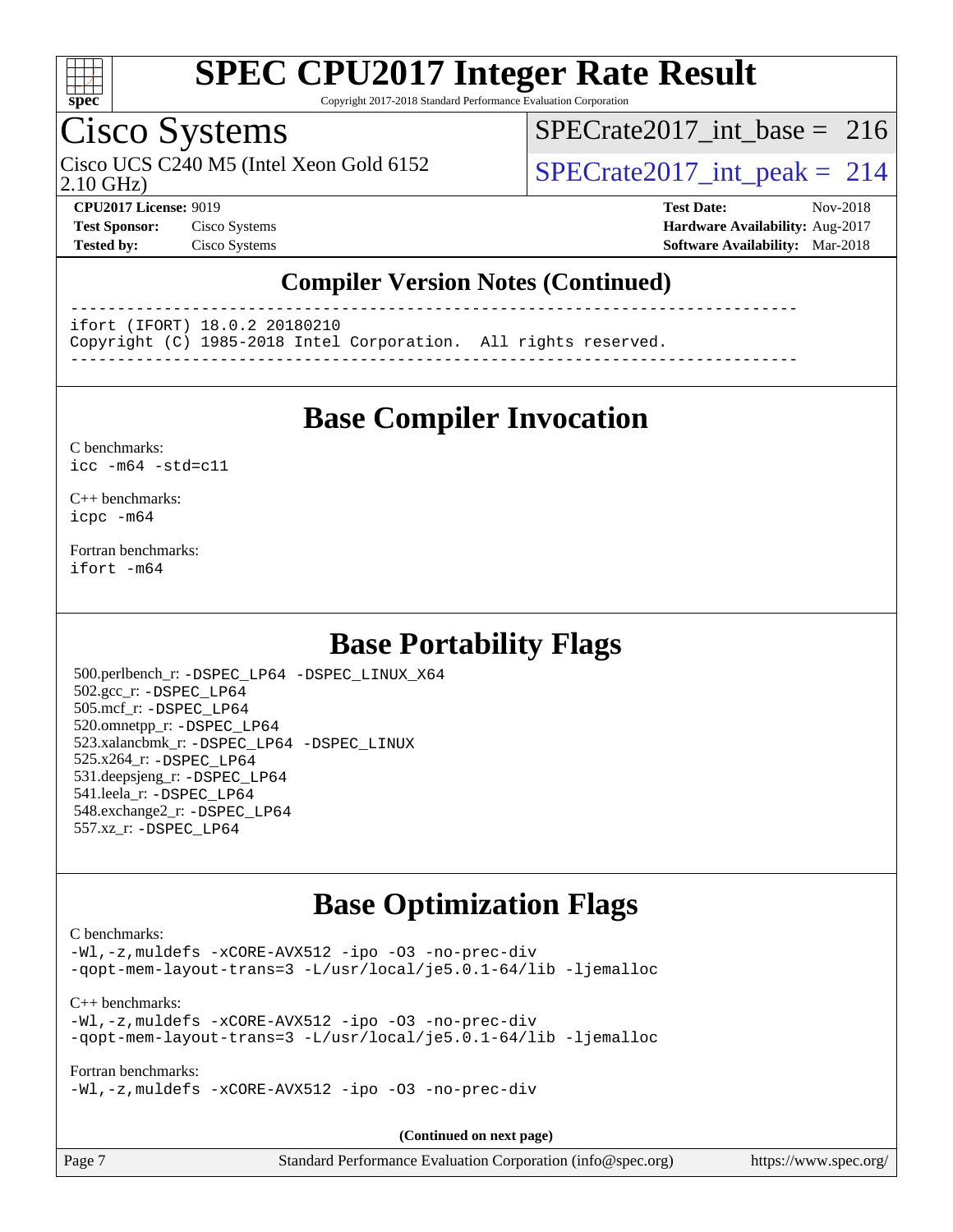

Copyright 2017-2018 Standard Performance Evaluation Corporation

### Cisco Systems

2.10 GHz)

[SPECrate2017\\_int\\_base =](http://www.spec.org/auto/cpu2017/Docs/result-fields.html#SPECrate2017intbase) 216

Cisco UCS C240 M5 (Intel Xeon Gold 6152  $\vert$  [SPECrate2017\\_int\\_peak =](http://www.spec.org/auto/cpu2017/Docs/result-fields.html#SPECrate2017intpeak) 214

**[Test Sponsor:](http://www.spec.org/auto/cpu2017/Docs/result-fields.html#TestSponsor)** Cisco Systems **Cisco Systems [Hardware Availability:](http://www.spec.org/auto/cpu2017/Docs/result-fields.html#HardwareAvailability)** Aug-2017 **[Tested by:](http://www.spec.org/auto/cpu2017/Docs/result-fields.html#Testedby)** Cisco Systems **[Software Availability:](http://www.spec.org/auto/cpu2017/Docs/result-fields.html#SoftwareAvailability)** Mar-2018

**[CPU2017 License:](http://www.spec.org/auto/cpu2017/Docs/result-fields.html#CPU2017License)** 9019 **[Test Date:](http://www.spec.org/auto/cpu2017/Docs/result-fields.html#TestDate)** Nov-2018

# **[Base Optimization Flags \(Continued\)](http://www.spec.org/auto/cpu2017/Docs/result-fields.html#BaseOptimizationFlags)**

[Fortran benchmarks](http://www.spec.org/auto/cpu2017/Docs/result-fields.html#Fortranbenchmarks) (continued):

[-qopt-mem-layout-trans=3](http://www.spec.org/cpu2017/results/res2018q4/cpu2017-20181113-09772.flags.html#user_FCbase_f-qopt-mem-layout-trans_de80db37974c74b1f0e20d883f0b675c88c3b01e9d123adea9b28688d64333345fb62bc4a798493513fdb68f60282f9a726aa07f478b2f7113531aecce732043) [-nostandard-realloc-lhs](http://www.spec.org/cpu2017/results/res2018q4/cpu2017-20181113-09772.flags.html#user_FCbase_f_2003_std_realloc_82b4557e90729c0f113870c07e44d33d6f5a304b4f63d4c15d2d0f1fab99f5daaed73bdb9275d9ae411527f28b936061aa8b9c8f2d63842963b95c9dd6426b8a) [-L/usr/local/je5.0.1-64/lib](http://www.spec.org/cpu2017/results/res2018q4/cpu2017-20181113-09772.flags.html#user_FCbase_jemalloc_link_path64_4b10a636b7bce113509b17f3bd0d6226c5fb2346b9178c2d0232c14f04ab830f976640479e5c33dc2bcbbdad86ecfb6634cbbd4418746f06f368b512fced5394) [-ljemalloc](http://www.spec.org/cpu2017/results/res2018q4/cpu2017-20181113-09772.flags.html#user_FCbase_jemalloc_link_lib_d1249b907c500fa1c0672f44f562e3d0f79738ae9e3c4a9c376d49f265a04b9c99b167ecedbf6711b3085be911c67ff61f150a17b3472be731631ba4d0471706)

**[Peak Compiler Invocation](http://www.spec.org/auto/cpu2017/Docs/result-fields.html#PeakCompilerInvocation)**

[C benchmarks \(except as noted below\)](http://www.spec.org/auto/cpu2017/Docs/result-fields.html#Cbenchmarksexceptasnotedbelow): [icc -m64 -std=c11](http://www.spec.org/cpu2017/results/res2018q4/cpu2017-20181113-09772.flags.html#user_CCpeak_intel_icc_64bit_c11_33ee0cdaae7deeeab2a9725423ba97205ce30f63b9926c2519791662299b76a0318f32ddfffdc46587804de3178b4f9328c46fa7c2b0cd779d7a61945c91cd35)

502.gcc\_r: [icc -m32 -std=c11 -L/home/prasadj/specdev/IC18u2\\_Internal/lin\\_18\\_0\\_20180210/compiler/lib/ia32\\_lin](http://www.spec.org/cpu2017/results/res2018q4/cpu2017-20181113-09772.flags.html#user_peakCCLD502_gcc_r_intel_icc_a481ac844e7127046fad14d498c730a1848fa901fbbb2c3dfdd5e9fbbac777c8009953946d55d8b6afe8ed0da70dd2b4f8dedbdf7ab1ee211ba70d24a5d89f85)

[C++ benchmarks \(except as noted below\):](http://www.spec.org/auto/cpu2017/Docs/result-fields.html#CXXbenchmarksexceptasnotedbelow) [icpc -m64](http://www.spec.org/cpu2017/results/res2018q4/cpu2017-20181113-09772.flags.html#user_CXXpeak_intel_icpc_64bit_4ecb2543ae3f1412ef961e0650ca070fec7b7afdcd6ed48761b84423119d1bf6bdf5cad15b44d48e7256388bc77273b966e5eb805aefd121eb22e9299b2ec9d9)

523.xalancbmk\_r: [icpc -m32 -L/home/prasadj/specdev/IC18u2\\_Internal/lin\\_18\\_0\\_20180210/compiler/lib/ia32\\_lin](http://www.spec.org/cpu2017/results/res2018q4/cpu2017-20181113-09772.flags.html#user_peakCXXLD523_xalancbmk_r_intel_icpc_c6d030cd79af6ea7d6fb64c57e8fe7ae8fe0b96fc5a3b3f4a10e3273b3d7fa9decd8263f6330cef23f751cb093a69fae84a2bf4c243500a8eed069248128076f)

[Fortran benchmarks](http://www.spec.org/auto/cpu2017/Docs/result-fields.html#Fortranbenchmarks): [ifort -m64](http://www.spec.org/cpu2017/results/res2018q4/cpu2017-20181113-09772.flags.html#user_FCpeak_intel_ifort_64bit_24f2bb282fbaeffd6157abe4f878425411749daecae9a33200eee2bee2fe76f3b89351d69a8130dd5949958ce389cf37ff59a95e7a40d588e8d3a57e0c3fd751)

### **[Peak Portability Flags](http://www.spec.org/auto/cpu2017/Docs/result-fields.html#PeakPortabilityFlags)**

 500.perlbench\_r: [-DSPEC\\_LP64](http://www.spec.org/cpu2017/results/res2018q4/cpu2017-20181113-09772.flags.html#b500.perlbench_r_peakPORTABILITY_DSPEC_LP64) [-DSPEC\\_LINUX\\_X64](http://www.spec.org/cpu2017/results/res2018q4/cpu2017-20181113-09772.flags.html#b500.perlbench_r_peakCPORTABILITY_DSPEC_LINUX_X64) 502.gcc\_r: [-D\\_FILE\\_OFFSET\\_BITS=64](http://www.spec.org/cpu2017/results/res2018q4/cpu2017-20181113-09772.flags.html#user_peakPORTABILITY502_gcc_r_file_offset_bits_64_5ae949a99b284ddf4e95728d47cb0843d81b2eb0e18bdfe74bbf0f61d0b064f4bda2f10ea5eb90e1dcab0e84dbc592acfc5018bc955c18609f94ddb8d550002c) 505.mcf\_r: [-DSPEC\\_LP64](http://www.spec.org/cpu2017/results/res2018q4/cpu2017-20181113-09772.flags.html#suite_peakPORTABILITY505_mcf_r_DSPEC_LP64) 520.omnetpp\_r: [-DSPEC\\_LP64](http://www.spec.org/cpu2017/results/res2018q4/cpu2017-20181113-09772.flags.html#suite_peakPORTABILITY520_omnetpp_r_DSPEC_LP64) 523.xalancbmk\_r: [-D\\_FILE\\_OFFSET\\_BITS=64](http://www.spec.org/cpu2017/results/res2018q4/cpu2017-20181113-09772.flags.html#user_peakPORTABILITY523_xalancbmk_r_file_offset_bits_64_5ae949a99b284ddf4e95728d47cb0843d81b2eb0e18bdfe74bbf0f61d0b064f4bda2f10ea5eb90e1dcab0e84dbc592acfc5018bc955c18609f94ddb8d550002c) [-DSPEC\\_LINUX](http://www.spec.org/cpu2017/results/res2018q4/cpu2017-20181113-09772.flags.html#b523.xalancbmk_r_peakCXXPORTABILITY_DSPEC_LINUX) 525.x264\_r: [-DSPEC\\_LP64](http://www.spec.org/cpu2017/results/res2018q4/cpu2017-20181113-09772.flags.html#suite_peakPORTABILITY525_x264_r_DSPEC_LP64) 531.deepsjeng\_r: [-DSPEC\\_LP64](http://www.spec.org/cpu2017/results/res2018q4/cpu2017-20181113-09772.flags.html#suite_peakPORTABILITY531_deepsjeng_r_DSPEC_LP64) 541.leela\_r: [-DSPEC\\_LP64](http://www.spec.org/cpu2017/results/res2018q4/cpu2017-20181113-09772.flags.html#suite_peakPORTABILITY541_leela_r_DSPEC_LP64) 548.exchange2\_r: [-DSPEC\\_LP64](http://www.spec.org/cpu2017/results/res2018q4/cpu2017-20181113-09772.flags.html#suite_peakPORTABILITY548_exchange2_r_DSPEC_LP64) 557.xz\_r: [-DSPEC\\_LP64](http://www.spec.org/cpu2017/results/res2018q4/cpu2017-20181113-09772.flags.html#suite_peakPORTABILITY557_xz_r_DSPEC_LP64)

### **[Peak Optimization Flags](http://www.spec.org/auto/cpu2017/Docs/result-fields.html#PeakOptimizationFlags)**

[C benchmarks](http://www.spec.org/auto/cpu2017/Docs/result-fields.html#Cbenchmarks):

```
 500.perlbench_r: -Wl,-z,muldefs -prof-gen(pass 1) -prof-use(pass 2) -ipo
-xCORE-AVX512 -O3 -no-prec-div -qopt-mem-layout-trans=3
-fno-strict-overflow -L/usr/local/je5.0.1-64/lib
-ljemalloc
```
**(Continued on next page)**

|  | Page 8 | Standard Performance Evaluation Corporation (info@spec.org) |  |  |
|--|--------|-------------------------------------------------------------|--|--|
|--|--------|-------------------------------------------------------------|--|--|

tps://www.spec.org/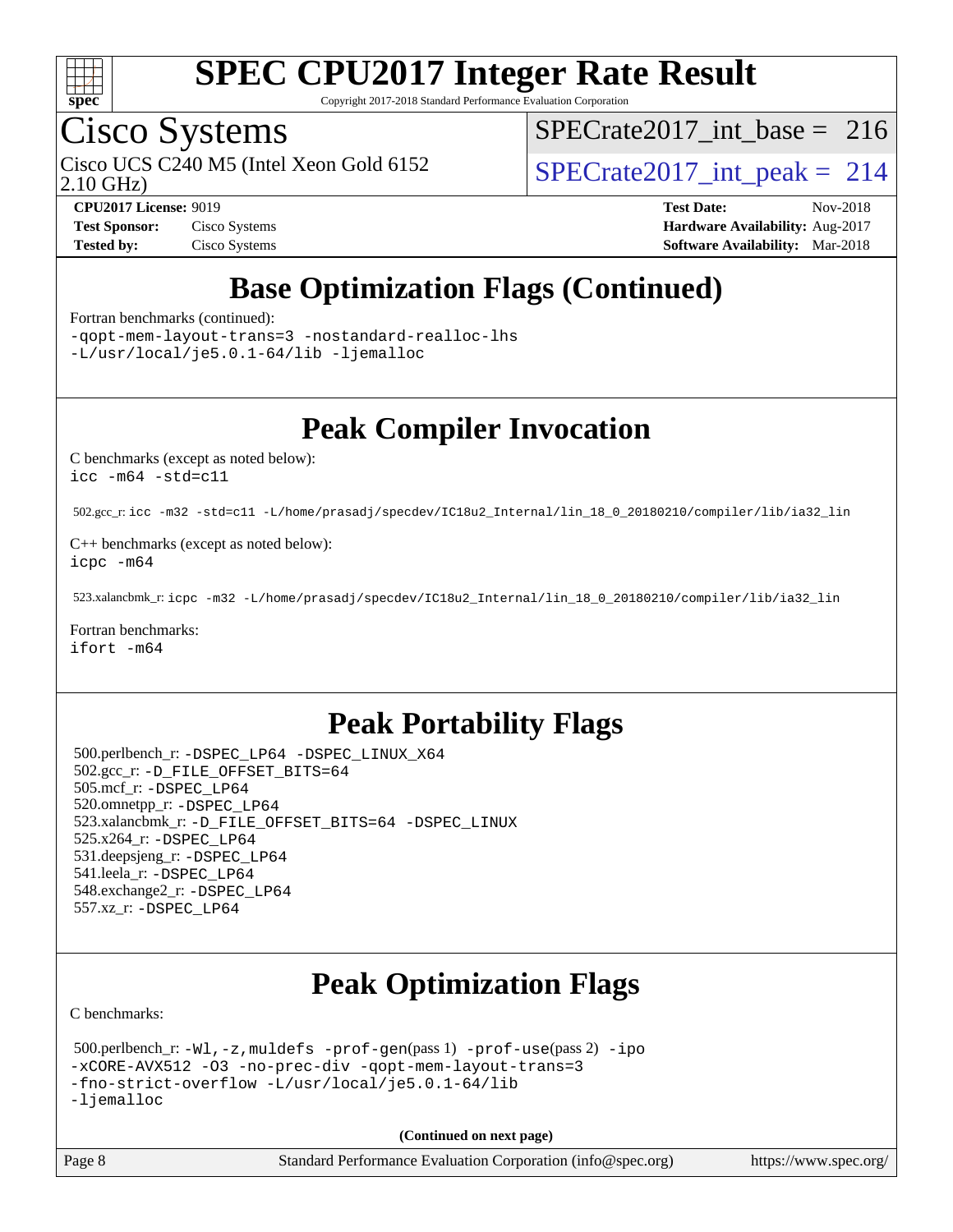

Copyright 2017-2018 Standard Performance Evaluation Corporation

# Cisco Systems

2.10 GHz) Cisco UCS C240 M5 (Intel Xeon Gold 6152  $\vert$  [SPECrate2017\\_int\\_peak =](http://www.spec.org/auto/cpu2017/Docs/result-fields.html#SPECrate2017intpeak) 214

[SPECrate2017\\_int\\_base =](http://www.spec.org/auto/cpu2017/Docs/result-fields.html#SPECrate2017intbase) 216

| <b>Test Sponsor:</b> | Cisco Systems |
|----------------------|---------------|
| <b>Tested by:</b>    | Cisco Systems |

**[CPU2017 License:](http://www.spec.org/auto/cpu2017/Docs/result-fields.html#CPU2017License)** 9019 **[Test Date:](http://www.spec.org/auto/cpu2017/Docs/result-fields.html#TestDate)** Nov-2018 **[Hardware Availability:](http://www.spec.org/auto/cpu2017/Docs/result-fields.html#HardwareAvailability)** Aug-2017 **[Software Availability:](http://www.spec.org/auto/cpu2017/Docs/result-fields.html#SoftwareAvailability)** Mar-2018

### **[Peak Optimization Flags \(Continued\)](http://www.spec.org/auto/cpu2017/Docs/result-fields.html#PeakOptimizationFlags)**

 502.gcc\_r: [-Wl,-z,muldefs](http://www.spec.org/cpu2017/results/res2018q4/cpu2017-20181113-09772.flags.html#user_peakEXTRA_LDFLAGS502_gcc_r_link_force_multiple1_b4cbdb97b34bdee9ceefcfe54f4c8ea74255f0b02a4b23e853cdb0e18eb4525ac79b5a88067c842dd0ee6996c24547a27a4b99331201badda8798ef8a743f577) [-prof-gen](http://www.spec.org/cpu2017/results/res2018q4/cpu2017-20181113-09772.flags.html#user_peakPASS1_CFLAGSPASS1_LDFLAGS502_gcc_r_prof_gen_5aa4926d6013ddb2a31985c654b3eb18169fc0c6952a63635c234f711e6e63dd76e94ad52365559451ec499a2cdb89e4dc58ba4c67ef54ca681ffbe1461d6b36)(pass 1) [-prof-use](http://www.spec.org/cpu2017/results/res2018q4/cpu2017-20181113-09772.flags.html#user_peakPASS2_CFLAGSPASS2_LDFLAGS502_gcc_r_prof_use_1a21ceae95f36a2b53c25747139a6c16ca95bd9def2a207b4f0849963b97e94f5260e30a0c64f4bb623698870e679ca08317ef8150905d41bd88c6f78df73f19)(pass 2) [-ipo](http://www.spec.org/cpu2017/results/res2018q4/cpu2017-20181113-09772.flags.html#user_peakPASS1_COPTIMIZEPASS2_COPTIMIZE502_gcc_r_f-ipo) [-xCORE-AVX512](http://www.spec.org/cpu2017/results/res2018q4/cpu2017-20181113-09772.flags.html#user_peakPASS2_COPTIMIZE502_gcc_r_f-xCORE-AVX512) [-O3](http://www.spec.org/cpu2017/results/res2018q4/cpu2017-20181113-09772.flags.html#user_peakPASS1_COPTIMIZEPASS2_COPTIMIZE502_gcc_r_f-O3) [-no-prec-div](http://www.spec.org/cpu2017/results/res2018q4/cpu2017-20181113-09772.flags.html#user_peakPASS1_COPTIMIZEPASS2_COPTIMIZE502_gcc_r_f-no-prec-div) [-qopt-mem-layout-trans=3](http://www.spec.org/cpu2017/results/res2018q4/cpu2017-20181113-09772.flags.html#user_peakPASS1_COPTIMIZEPASS2_COPTIMIZE502_gcc_r_f-qopt-mem-layout-trans_de80db37974c74b1f0e20d883f0b675c88c3b01e9d123adea9b28688d64333345fb62bc4a798493513fdb68f60282f9a726aa07f478b2f7113531aecce732043) [-L/usr/local/je5.0.1-32/lib](http://www.spec.org/cpu2017/results/res2018q4/cpu2017-20181113-09772.flags.html#user_peakEXTRA_LIBS502_gcc_r_jemalloc_link_path32_e29f22e8e6c17053bbc6a0971f5a9c01a601a06bb1a59df2084b77a2fe0a2995b64fd4256feaeea39eeba3aae142e96e2b2b0a28974019c0c0c88139a84f900a) [-ljemalloc](http://www.spec.org/cpu2017/results/res2018q4/cpu2017-20181113-09772.flags.html#user_peakEXTRA_LIBS502_gcc_r_jemalloc_link_lib_d1249b907c500fa1c0672f44f562e3d0f79738ae9e3c4a9c376d49f265a04b9c99b167ecedbf6711b3085be911c67ff61f150a17b3472be731631ba4d0471706)

 505.mcf\_r: [-Wl,-z,muldefs](http://www.spec.org/cpu2017/results/res2018q4/cpu2017-20181113-09772.flags.html#user_peakEXTRA_LDFLAGS505_mcf_r_link_force_multiple1_b4cbdb97b34bdee9ceefcfe54f4c8ea74255f0b02a4b23e853cdb0e18eb4525ac79b5a88067c842dd0ee6996c24547a27a4b99331201badda8798ef8a743f577) [-prof-gen](http://www.spec.org/cpu2017/results/res2018q4/cpu2017-20181113-09772.flags.html#user_peakPASS1_CFLAGSPASS1_LDFLAGS505_mcf_r_prof_gen_5aa4926d6013ddb2a31985c654b3eb18169fc0c6952a63635c234f711e6e63dd76e94ad52365559451ec499a2cdb89e4dc58ba4c67ef54ca681ffbe1461d6b36)(pass 1) [-prof-use](http://www.spec.org/cpu2017/results/res2018q4/cpu2017-20181113-09772.flags.html#user_peakPASS2_CFLAGSPASS2_LDFLAGS505_mcf_r_prof_use_1a21ceae95f36a2b53c25747139a6c16ca95bd9def2a207b4f0849963b97e94f5260e30a0c64f4bb623698870e679ca08317ef8150905d41bd88c6f78df73f19)(pass 2) [-ipo](http://www.spec.org/cpu2017/results/res2018q4/cpu2017-20181113-09772.flags.html#user_peakPASS1_COPTIMIZEPASS2_COPTIMIZE505_mcf_r_f-ipo) [-xCORE-AVX512](http://www.spec.org/cpu2017/results/res2018q4/cpu2017-20181113-09772.flags.html#user_peakPASS2_COPTIMIZE505_mcf_r_f-xCORE-AVX512) [-O3](http://www.spec.org/cpu2017/results/res2018q4/cpu2017-20181113-09772.flags.html#user_peakPASS1_COPTIMIZEPASS2_COPTIMIZE505_mcf_r_f-O3) [-no-prec-div](http://www.spec.org/cpu2017/results/res2018q4/cpu2017-20181113-09772.flags.html#user_peakPASS1_COPTIMIZEPASS2_COPTIMIZE505_mcf_r_f-no-prec-div) [-qopt-mem-layout-trans=3](http://www.spec.org/cpu2017/results/res2018q4/cpu2017-20181113-09772.flags.html#user_peakPASS1_COPTIMIZEPASS2_COPTIMIZE505_mcf_r_f-qopt-mem-layout-trans_de80db37974c74b1f0e20d883f0b675c88c3b01e9d123adea9b28688d64333345fb62bc4a798493513fdb68f60282f9a726aa07f478b2f7113531aecce732043) [-L/usr/local/je5.0.1-64/lib](http://www.spec.org/cpu2017/results/res2018q4/cpu2017-20181113-09772.flags.html#user_peakEXTRA_LIBS505_mcf_r_jemalloc_link_path64_4b10a636b7bce113509b17f3bd0d6226c5fb2346b9178c2d0232c14f04ab830f976640479e5c33dc2bcbbdad86ecfb6634cbbd4418746f06f368b512fced5394) [-ljemalloc](http://www.spec.org/cpu2017/results/res2018q4/cpu2017-20181113-09772.flags.html#user_peakEXTRA_LIBS505_mcf_r_jemalloc_link_lib_d1249b907c500fa1c0672f44f562e3d0f79738ae9e3c4a9c376d49f265a04b9c99b167ecedbf6711b3085be911c67ff61f150a17b3472be731631ba4d0471706)

 $525.x264_r: -Wl, -z$ , muldefs  $-prof-gen(pass 1)$  $-prof-gen(pass 1)$  [-prof-use](http://www.spec.org/cpu2017/results/res2018q4/cpu2017-20181113-09772.flags.html#user_peakPASS2_CFLAGSPASS2_LDFLAGS525_x264_r_prof_use_1a21ceae95f36a2b53c25747139a6c16ca95bd9def2a207b4f0849963b97e94f5260e30a0c64f4bb623698870e679ca08317ef8150905d41bd88c6f78df73f19)(pass 2) [-ipo](http://www.spec.org/cpu2017/results/res2018q4/cpu2017-20181113-09772.flags.html#user_peakPASS1_COPTIMIZEPASS2_COPTIMIZE525_x264_r_f-ipo) [-xCORE-AVX512](http://www.spec.org/cpu2017/results/res2018q4/cpu2017-20181113-09772.flags.html#user_peakPASS2_COPTIMIZE525_x264_r_f-xCORE-AVX512) [-O3](http://www.spec.org/cpu2017/results/res2018q4/cpu2017-20181113-09772.flags.html#user_peakPASS1_COPTIMIZEPASS2_COPTIMIZE525_x264_r_f-O3) [-no-prec-div](http://www.spec.org/cpu2017/results/res2018q4/cpu2017-20181113-09772.flags.html#user_peakPASS1_COPTIMIZEPASS2_COPTIMIZE525_x264_r_f-no-prec-div) [-qopt-mem-layout-trans=3](http://www.spec.org/cpu2017/results/res2018q4/cpu2017-20181113-09772.flags.html#user_peakPASS1_COPTIMIZEPASS2_COPTIMIZE525_x264_r_f-qopt-mem-layout-trans_de80db37974c74b1f0e20d883f0b675c88c3b01e9d123adea9b28688d64333345fb62bc4a798493513fdb68f60282f9a726aa07f478b2f7113531aecce732043) [-fno-alias](http://www.spec.org/cpu2017/results/res2018q4/cpu2017-20181113-09772.flags.html#user_peakEXTRA_OPTIMIZE525_x264_r_f-no-alias_77dbac10d91cbfe898fbf4a29d1b29b694089caa623bdd1baccc9957d4edbe8d106c0b357e2748a65b44fc9e83d78098bb898077f3fe92f9faf24f7bd4a07ed7) [-L/usr/local/je5.0.1-64/lib](http://www.spec.org/cpu2017/results/res2018q4/cpu2017-20181113-09772.flags.html#user_peakEXTRA_LIBS525_x264_r_jemalloc_link_path64_4b10a636b7bce113509b17f3bd0d6226c5fb2346b9178c2d0232c14f04ab830f976640479e5c33dc2bcbbdad86ecfb6634cbbd4418746f06f368b512fced5394) [-ljemalloc](http://www.spec.org/cpu2017/results/res2018q4/cpu2017-20181113-09772.flags.html#user_peakEXTRA_LIBS525_x264_r_jemalloc_link_lib_d1249b907c500fa1c0672f44f562e3d0f79738ae9e3c4a9c376d49f265a04b9c99b167ecedbf6711b3085be911c67ff61f150a17b3472be731631ba4d0471706)

557.xz\_r: Same as 505.mcf\_r

[C++ benchmarks:](http://www.spec.org/auto/cpu2017/Docs/result-fields.html#CXXbenchmarks)

520.omnetpp\_r:  $-W1$ ,  $-z$ , muldefs  $-prof$  -qen(pass 1)  $-prof$  -use(pass 2) [-ipo](http://www.spec.org/cpu2017/results/res2018q4/cpu2017-20181113-09772.flags.html#user_peakPASS1_CXXOPTIMIZEPASS2_CXXOPTIMIZE520_omnetpp_r_f-ipo) [-xCORE-AVX512](http://www.spec.org/cpu2017/results/res2018q4/cpu2017-20181113-09772.flags.html#user_peakPASS2_CXXOPTIMIZE520_omnetpp_r_f-xCORE-AVX512) [-O3](http://www.spec.org/cpu2017/results/res2018q4/cpu2017-20181113-09772.flags.html#user_peakPASS1_CXXOPTIMIZEPASS2_CXXOPTIMIZE520_omnetpp_r_f-O3) [-no-prec-div](http://www.spec.org/cpu2017/results/res2018q4/cpu2017-20181113-09772.flags.html#user_peakPASS1_CXXOPTIMIZEPASS2_CXXOPTIMIZE520_omnetpp_r_f-no-prec-div) [-qopt-mem-layout-trans=3](http://www.spec.org/cpu2017/results/res2018q4/cpu2017-20181113-09772.flags.html#user_peakPASS1_CXXOPTIMIZEPASS2_CXXOPTIMIZE520_omnetpp_r_f-qopt-mem-layout-trans_de80db37974c74b1f0e20d883f0b675c88c3b01e9d123adea9b28688d64333345fb62bc4a798493513fdb68f60282f9a726aa07f478b2f7113531aecce732043) [-L/usr/local/je5.0.1-64/lib](http://www.spec.org/cpu2017/results/res2018q4/cpu2017-20181113-09772.flags.html#user_peakEXTRA_LIBS520_omnetpp_r_jemalloc_link_path64_4b10a636b7bce113509b17f3bd0d6226c5fb2346b9178c2d0232c14f04ab830f976640479e5c33dc2bcbbdad86ecfb6634cbbd4418746f06f368b512fced5394) [-ljemalloc](http://www.spec.org/cpu2017/results/res2018q4/cpu2017-20181113-09772.flags.html#user_peakEXTRA_LIBS520_omnetpp_r_jemalloc_link_lib_d1249b907c500fa1c0672f44f562e3d0f79738ae9e3c4a9c376d49f265a04b9c99b167ecedbf6711b3085be911c67ff61f150a17b3472be731631ba4d0471706)

 $523.xalancbmk_r: -Wl, -z, muldefs -prof-gen(pass 1) -prof-use(pass 2) -ipo$  $523.xalancbmk_r: -Wl, -z, muldefs -prof-gen(pass 1) -prof-use(pass 2) -ipo$  $523.xalancbmk_r: -Wl, -z, muldefs -prof-gen(pass 1) -prof-use(pass 2) -ipo$  $523.xalancbmk_r: -Wl, -z, muldefs -prof-gen(pass 1) -prof-use(pass 2) -ipo$  $523.xalancbmk_r: -Wl, -z, muldefs -prof-gen(pass 1) -prof-use(pass 2) -ipo$  $523.xalancbmk_r: -Wl, -z, muldefs -prof-gen(pass 1) -prof-use(pass 2) -ipo$ [-xCORE-AVX512](http://www.spec.org/cpu2017/results/res2018q4/cpu2017-20181113-09772.flags.html#user_peakPASS2_CXXOPTIMIZE523_xalancbmk_r_f-xCORE-AVX512) [-O3](http://www.spec.org/cpu2017/results/res2018q4/cpu2017-20181113-09772.flags.html#user_peakPASS1_CXXOPTIMIZEPASS2_CXXOPTIMIZE523_xalancbmk_r_f-O3) [-no-prec-div](http://www.spec.org/cpu2017/results/res2018q4/cpu2017-20181113-09772.flags.html#user_peakPASS1_CXXOPTIMIZEPASS2_CXXOPTIMIZE523_xalancbmk_r_f-no-prec-div) [-qopt-mem-layout-trans=3](http://www.spec.org/cpu2017/results/res2018q4/cpu2017-20181113-09772.flags.html#user_peakPASS1_CXXOPTIMIZEPASS2_CXXOPTIMIZE523_xalancbmk_r_f-qopt-mem-layout-trans_de80db37974c74b1f0e20d883f0b675c88c3b01e9d123adea9b28688d64333345fb62bc4a798493513fdb68f60282f9a726aa07f478b2f7113531aecce732043) [-L/usr/local/je5.0.1-32/lib](http://www.spec.org/cpu2017/results/res2018q4/cpu2017-20181113-09772.flags.html#user_peakEXTRA_LIBS523_xalancbmk_r_jemalloc_link_path32_e29f22e8e6c17053bbc6a0971f5a9c01a601a06bb1a59df2084b77a2fe0a2995b64fd4256feaeea39eeba3aae142e96e2b2b0a28974019c0c0c88139a84f900a) [-ljemalloc](http://www.spec.org/cpu2017/results/res2018q4/cpu2017-20181113-09772.flags.html#user_peakEXTRA_LIBS523_xalancbmk_r_jemalloc_link_lib_d1249b907c500fa1c0672f44f562e3d0f79738ae9e3c4a9c376d49f265a04b9c99b167ecedbf6711b3085be911c67ff61f150a17b3472be731631ba4d0471706)

531.deepsjeng\_r: Same as 520.omnetpp\_r

541.leela\_r: Same as 520.omnetpp\_r

[Fortran benchmarks](http://www.spec.org/auto/cpu2017/Docs/result-fields.html#Fortranbenchmarks):

[-Wl,-z,muldefs](http://www.spec.org/cpu2017/results/res2018q4/cpu2017-20181113-09772.flags.html#user_FCpeak_link_force_multiple1_b4cbdb97b34bdee9ceefcfe54f4c8ea74255f0b02a4b23e853cdb0e18eb4525ac79b5a88067c842dd0ee6996c24547a27a4b99331201badda8798ef8a743f577) [-prof-gen](http://www.spec.org/cpu2017/results/res2018q4/cpu2017-20181113-09772.flags.html#user_FCpeak_prof_gen_5aa4926d6013ddb2a31985c654b3eb18169fc0c6952a63635c234f711e6e63dd76e94ad52365559451ec499a2cdb89e4dc58ba4c67ef54ca681ffbe1461d6b36)(pass 1) [-prof-use](http://www.spec.org/cpu2017/results/res2018q4/cpu2017-20181113-09772.flags.html#user_FCpeak_prof_use_1a21ceae95f36a2b53c25747139a6c16ca95bd9def2a207b4f0849963b97e94f5260e30a0c64f4bb623698870e679ca08317ef8150905d41bd88c6f78df73f19)(pass 2) [-ipo](http://www.spec.org/cpu2017/results/res2018q4/cpu2017-20181113-09772.flags.html#user_FCpeak_f-ipo) [-xCORE-AVX512](http://www.spec.org/cpu2017/results/res2018q4/cpu2017-20181113-09772.flags.html#user_FCpeak_f-xCORE-AVX512) [-O3](http://www.spec.org/cpu2017/results/res2018q4/cpu2017-20181113-09772.flags.html#user_FCpeak_f-O3) [-no-prec-div](http://www.spec.org/cpu2017/results/res2018q4/cpu2017-20181113-09772.flags.html#user_FCpeak_f-no-prec-div) [-qopt-mem-layout-trans=3](http://www.spec.org/cpu2017/results/res2018q4/cpu2017-20181113-09772.flags.html#user_FCpeak_f-qopt-mem-layout-trans_de80db37974c74b1f0e20d883f0b675c88c3b01e9d123adea9b28688d64333345fb62bc4a798493513fdb68f60282f9a726aa07f478b2f7113531aecce732043) [-nostandard-realloc-lhs](http://www.spec.org/cpu2017/results/res2018q4/cpu2017-20181113-09772.flags.html#user_FCpeak_f_2003_std_realloc_82b4557e90729c0f113870c07e44d33d6f5a304b4f63d4c15d2d0f1fab99f5daaed73bdb9275d9ae411527f28b936061aa8b9c8f2d63842963b95c9dd6426b8a) [-L/usr/local/je5.0.1-64/lib](http://www.spec.org/cpu2017/results/res2018q4/cpu2017-20181113-09772.flags.html#user_FCpeak_jemalloc_link_path64_4b10a636b7bce113509b17f3bd0d6226c5fb2346b9178c2d0232c14f04ab830f976640479e5c33dc2bcbbdad86ecfb6634cbbd4418746f06f368b512fced5394) [-ljemalloc](http://www.spec.org/cpu2017/results/res2018q4/cpu2017-20181113-09772.flags.html#user_FCpeak_jemalloc_link_lib_d1249b907c500fa1c0672f44f562e3d0f79738ae9e3c4a9c376d49f265a04b9c99b167ecedbf6711b3085be911c67ff61f150a17b3472be731631ba4d0471706)

The flags files that were used to format this result can be browsed at <http://www.spec.org/cpu2017/flags/Intel-ic18.0-official-linux64.2017-12-21.html> <http://www.spec.org/cpu2017/flags/Cisco-Platform-Settings-V1.2-revH.html>

You can also download the XML flags sources by saving the following links: <http://www.spec.org/cpu2017/flags/Intel-ic18.0-official-linux64.2017-12-21.xml> <http://www.spec.org/cpu2017/flags/Cisco-Platform-Settings-V1.2-revH.xml>